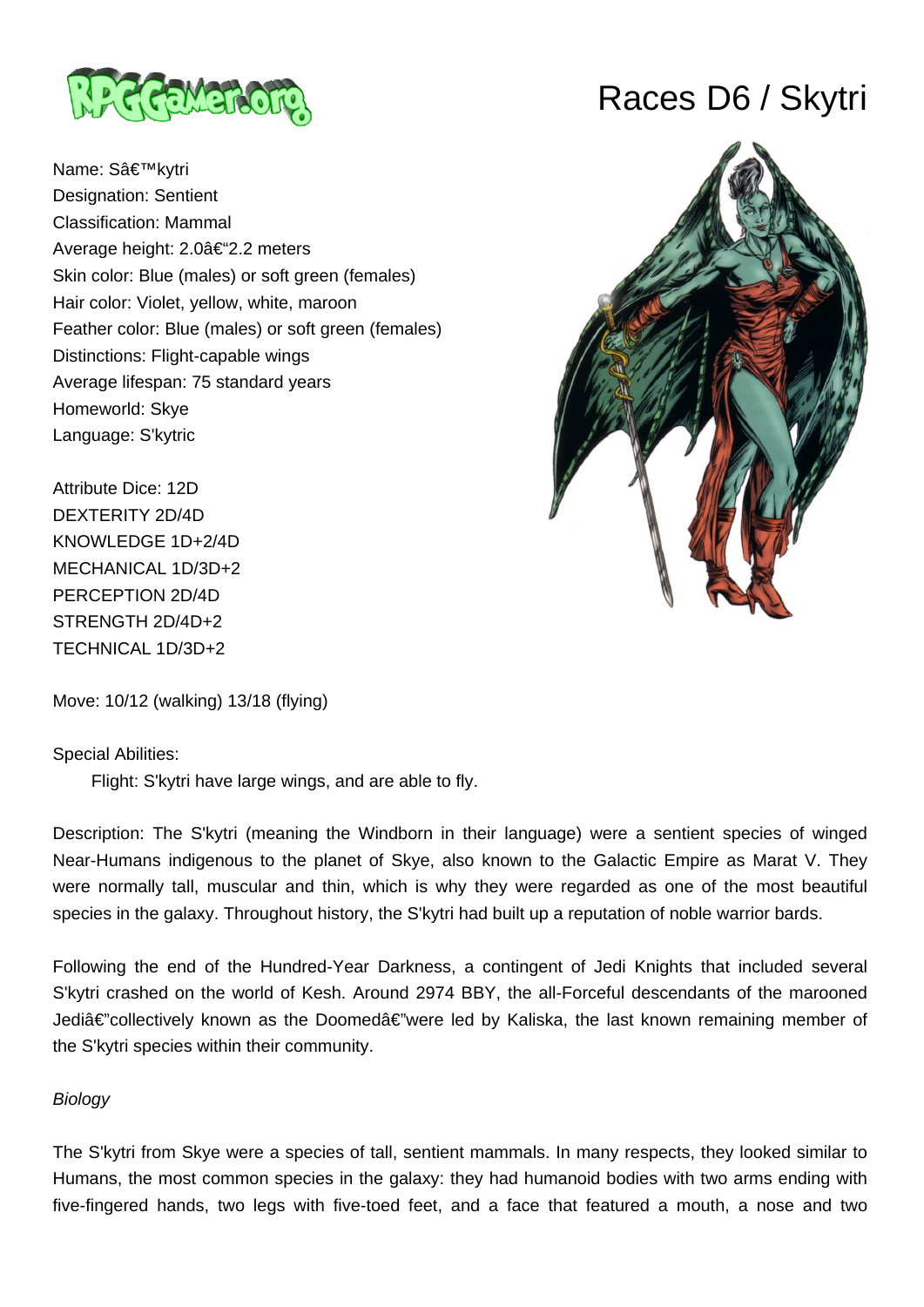forward-facing eyes. The rest of their features, however, set them clearly apart from their distant Human cousins. The most striking differences were their large, apparently membranous wings, their decidedly non-Human skintones and their towering height. While the average Human only grew to 1.70 meters, many S'kytri surpassed two meters, and those under 1.80 meters were considered short.

As they were a flying species, the S'kytri regarded excessive body weight as both impractical and dangerous, which is why they were all thin and brawny. Additionally, their skeletons were hollow, much like a bird's, which allowed them easier flight. Because of that and despite their exotic features, they were deemed beautiful by many other species in the galaxy.

While most mammals gave birth to live young, the S'kytri hatched from eggs. Female S'kytri were born with green skin while males were born with blue. Any egg that was perceived to have a female with blue skin or a male with green was perceived as an abomination, and was thus immediately killed. Their hair color ranged from moonlight blond to jet black, and their eyes from dark blue to light silver and every other color in between.

They started adolescence at twelve years of age and were considered biologically mature at seventeen. Beginning at around forty years, a S'kytri entered middle age, with seniority being reached at sixty-five. A S'kytri's life expectancy was about seventy-five standard years, while those above that age were held to be venerable.

### Society and culture

The S'kytri were grouped into clans, which were themselves divided in two groups, the Lowland and the Highland Clans. The members of each group bore distinctive markings. Those clans dwelled in cities built in the mountains and were governed by a Supreme Council. The position of Patriarch, leader of all the S'kytri, was awarded alternately to the leader of either Councils. Once given the position, a clan's leader would hold it for a 22-year-long term, after which they were required to hand the title to the other clan. In the normal course of events, the Windborn disapproved of violence, but they proved to be able and courageous warriors when necessary. A strong tendency to be arrogant was present in their mentality. Because of the many possibilities their wings offered, the S'kytri regarded species that were incapable of natural flight as inferior. That cultural trait was strongly marked in the behavior of the young adults, who also tended to be disobedient and bold.

# **History**

The S'kytri evolved on Skye, a planet of the Varada sector, in the Outer Rim region of the galaxy. Their first contact with the wider galactic community dated back to as early as the Hundred-Year Darkness, a conflict that lasted from 7003 to approximately 6900 BBY. By that time, some S'kytri had become Dark Jedi under the command of Remulus Dreypa, a Jedi Admiral who had fallen to the dark side and had been exiled by his order.

At the time of the Clone Wars, a pan-galactic conflict between the Galactic Republic and the Confederacy of Independent Systems, Skye was put under threat by a genetic terrorist, Zeta Magnus, who attempted